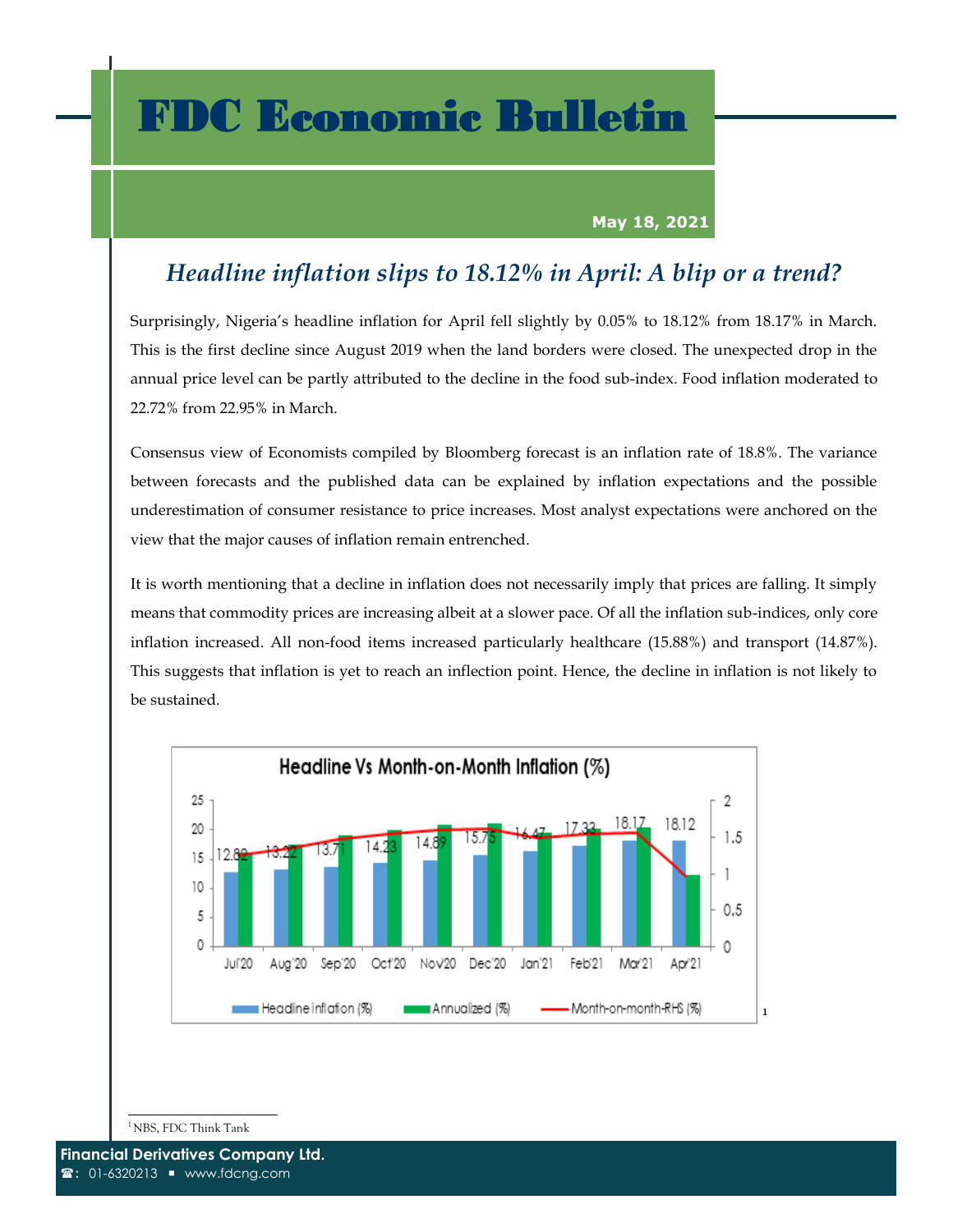## **Anecdotal evidence negates published data**

The slight drop in inflation came as a surprise to investors, analysts and consumers. This is because anecdotal evidence suggests the exact opposite. Market proxies like the AFEX commodity index and retail prices in urban markets showed a spike in the general price level due to output shocks and supply chain disruptions emanating from heightened insecurity. Some analysts have attributed the slowdown in inflation to base year effects. In Q2'20, inflation rose mildly due to the immediate impact of panic buying amid output shortages and supply chain disruptions.

However, other analysts have raised eyebrows about Nigerian inflation falling at a time when global food prices are rising and US inflation climbed to a 11-year high of 4.2%. The global food index rose by 1.7% to 120.9 points in April. The naira has also lost 13.35% in the last 12 months ago. Notwithstanding, one month data is insufficient to form a trend. Hence, the conversation about inflation moderating when anecdotal evidence is moving in the opposite direction will be interrogated in weeks ahead.

## **Inflation: Directionally positive but nominally disturbing**

Directionally, the drop in headline inflation could be cheery news to policy makers who had expected that increased fiscal stimulus and government interventions would spur output growth and taper inflation. However, nominally, inflation rate in Nigeria is still alarming. The current inflation rate is far above the natural rate of inflation. In the last decade, inflation in Nigeria averaged 11.2%, 6.92% lower than the current figure (18.12%). The CBN also noted that inflation rate above 12% is growth retarding. The GDP numbers are scheduled for release on May 24 and will be a major consideration at the MPC meeting next week. Notwithstanding, we expect the committee to carefully consider inflation expectations rather historical trend in determining its policy stance.

## **Reconstituting the CPI basket: Necessary to eliminate inflation bias**

It is often advised that a country reconstitute its inflation basket periodically (5-years interval). This is to capture the changing consumption patterns of households. In Nigeria, the last time the basket constituents were revised was in 2009. This could lead to a significant bias in the measure of inflation and ultimately affect policy decision making. To eliminate this bias, it is important that the CPI basket is revised to reflect current market and economic realities.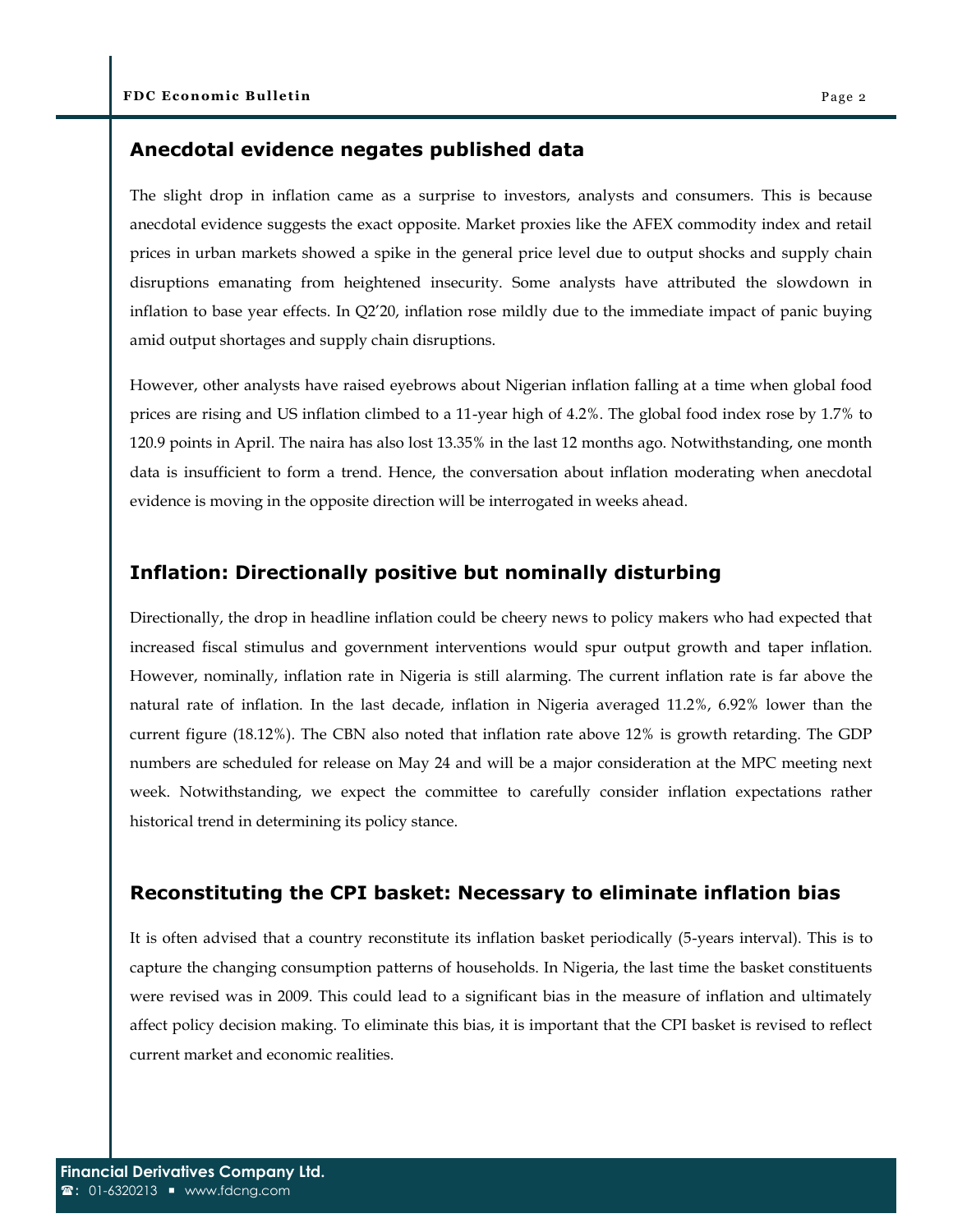

# **Open Your SME Business Account Even At Home**

With Fidelity's SME Online Account Opening Portal Log on to www.fidelitybank.ng or sme.fidelitybank.ng to get your business account in 5 minutes!

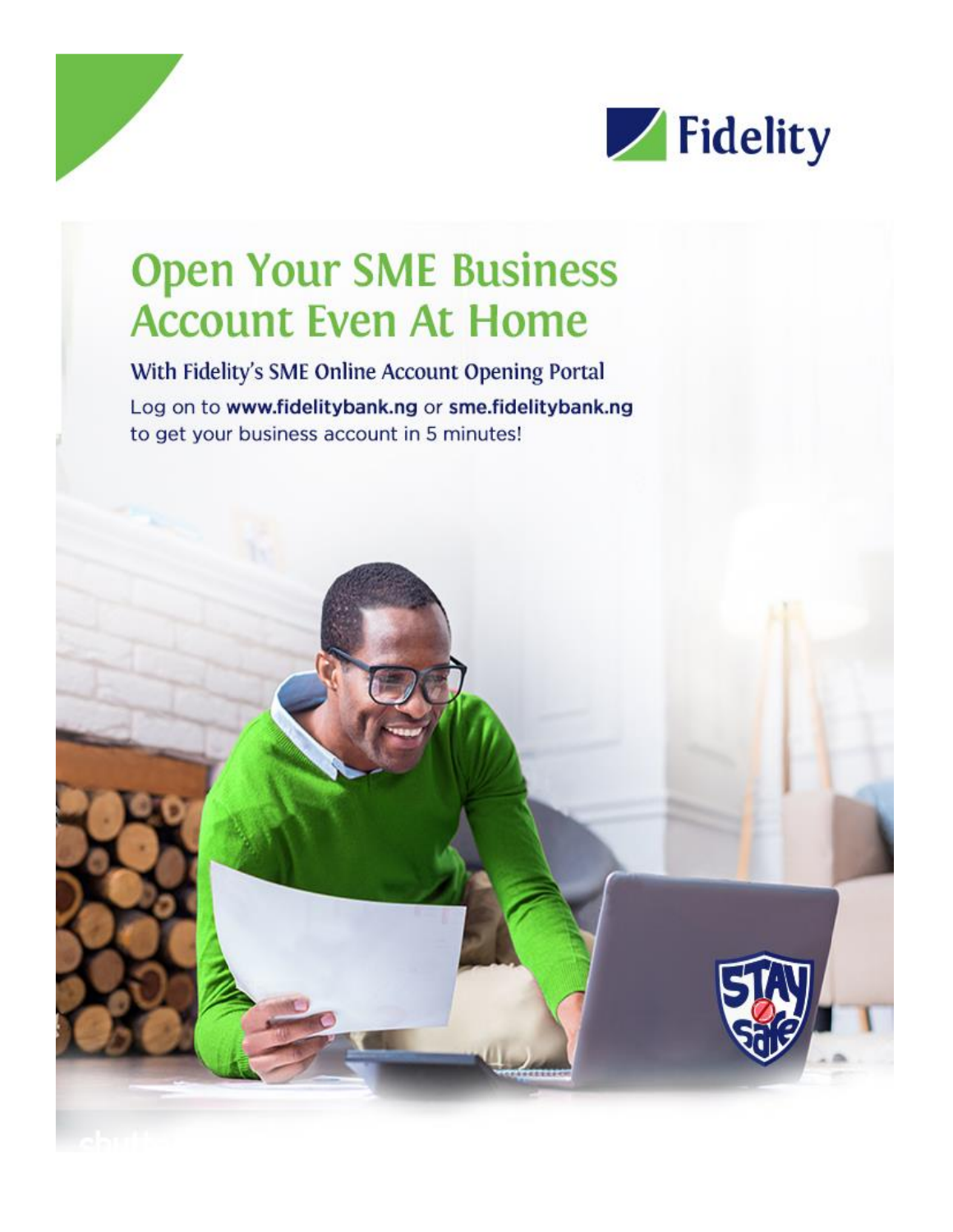### **Inflation breakdown**

## *Month-on-month inflation down sharply: weak aggregate demand to the rescue*

On a monthly basis, inflation fell sharply by 0.59% to 0.97% (12.3% annualized) in April. The slow pace of increase in the monthly sub-index could be as a result of weak aggregate demand and tight liquidity in the banking system. In April, the opening position of banks was in the negative territory for 8 days. Also broad money supply (M2) fell slightly by 0.03% to N38.03trn in March.

#### *Food inflation falling at a time when global food prices are rising*

Over the years, food price movement has been a major driver of inflation in Nigeria. The year-on-year food inflation dipped 0.23% to 22.72% in April from 22.95% in March. On a monthly basis, it recorded a sharp decline of 0.91% to 0.99%. This could be as a result of base year effects and lagged impact of border reopening. Food inflation increased steadily since the land borders were closed in August 2019 due to reduced supply. This was compounded by currency pressures and heightened insecurity (output shocks and supply disruptions). The borders were re-opened in December 2020 but food inflation continued to rise due to time lag effect.

A troubling trend however is that food inflation is falling at a time when global food prices are rising. The global food price index increased for the 11th consecutive month to 120.9 points in April, 1.7% higher than March's figure (118.8 points). This was driven by an increase in the sugar, oil and meat price indices.

#### *Core inflation up 0.07%*

Annual core inflation increased while month-on-month declined. On a yearly basis, the core sub-index increased by 0.07% to 12.74%. Coincidentally, it fell by the same magnitude to 0.99% on a monthly basis. The increase in the annual index cut across all non-food items particularly for healthcare (15.88%) and transport (14.87%).

#### *Rural and Urban*

Both the rural and urban inflation sub-indices declined in April. On an annual basis, rural inflation fell by 0.03% to 17.57% while urban inflation declined by 0.08% to 18.68%. The rural-urban differential declined to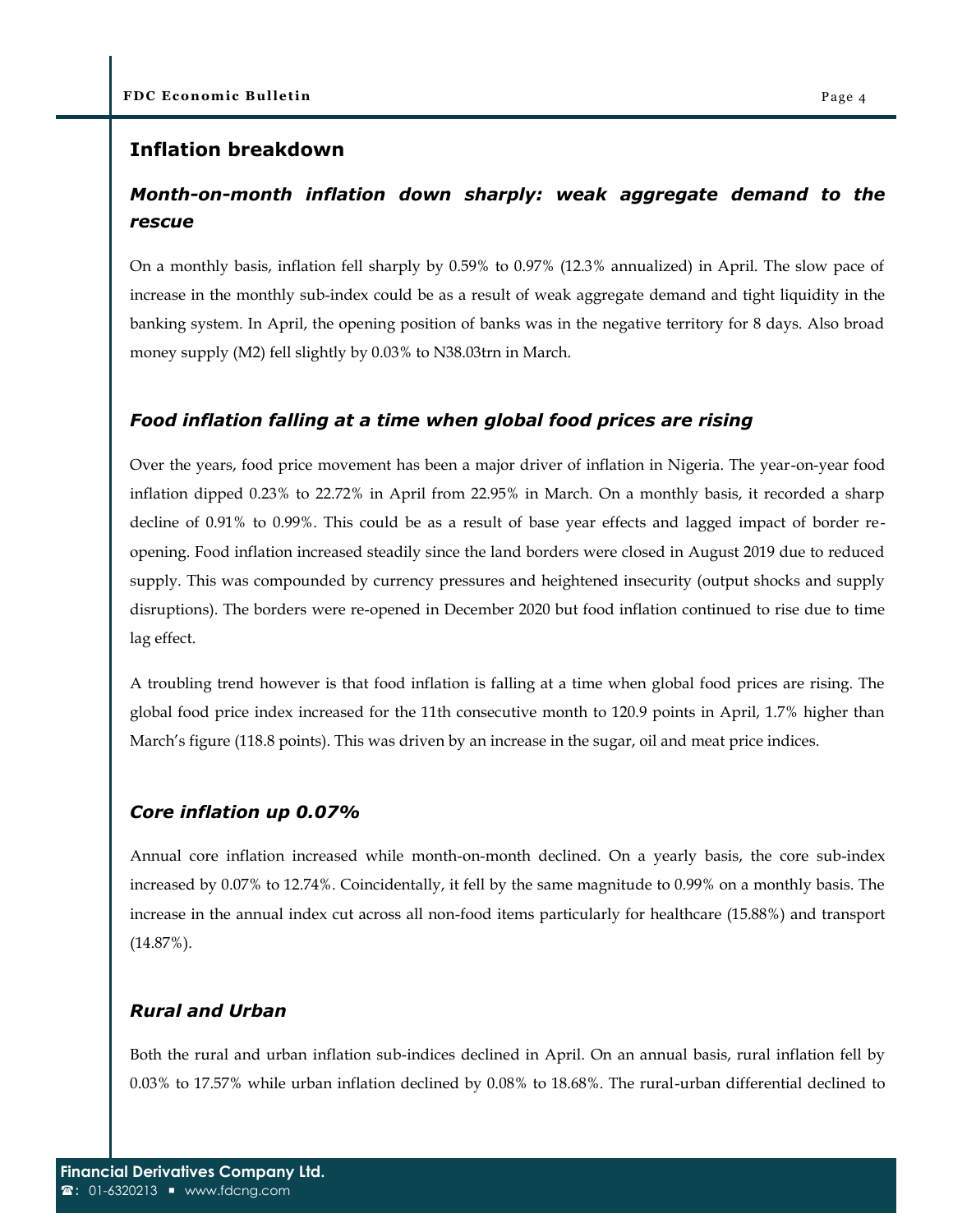1.11% from 1.16%. On a monthly basis, rural inflation was down 0.57% to 0.95% while urban fell by 0.61% to 0.99%.

## **State-by-State Analysis – Inflation highest in the North**

In April, Katsina had the lowest inflation rate (15.58%), followed by Kwara (15.7%) and Abia (15.94%). The states with the highest inflation rates are predominantly Northern states - Kogi (24.33%), Bauchi (22.93%) and Sokoto (20.96%).



## **SSA Regional Trend: Food price trend – A major driver of inflation**

Inflation trend in Sub-Saharan Africa has been largely driven by the food price trend and Nigeria is not an exception. Five of the SSA countries under our review recorded lower inflation rates, primarily as a result of a slowdown in the food sub-index.

In spite of the gradual economic recovery, all the SSA countries under our review left their monetary policy rates unchanged. This is to further monitor and assess the impact of the various fiscal stimuli. Nigeria is also likely to leave its monetary parameters unchanged and continue to assess the macroeconomic environment.

| Country             | April Inflation (%) |       | Most Recent Policy rate (%) |  |
|---------------------|---------------------|-------|-----------------------------|--|
| Nigeria             | 18.12               | 11.50 |                             |  |
| Angola              | 24.82               | 15.50 |                             |  |
| Kenya               | 5.76                | 7.00  |                             |  |
| <b>South Africa</b> | 3.2 (Mar)           | 3.50  |                             |  |
| Ghana               | 8.5                 | 14.50 |                             |  |
| Uganda              | 2.1                 | 7.00  |                             |  |
| Zambia              | 22.7                | 8.50  |                             |  |

<sup>2</sup>NBS, FDC Think Tank

<sup>3</sup>NBS, Trading Economics, FDC Think Tank

3